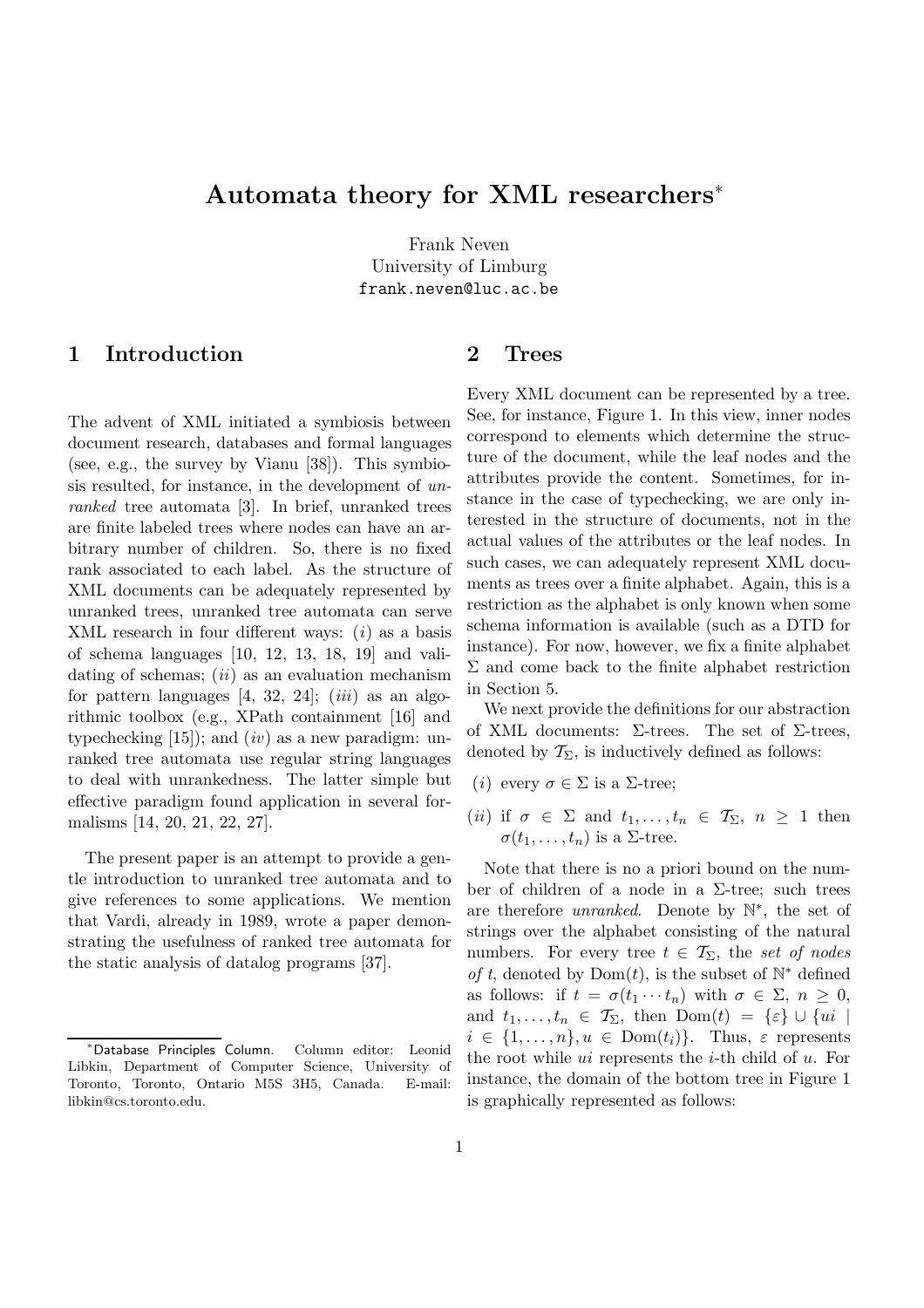

By  $lab<sup>t</sup>(u)$  we denote the label of u in t. In the following, when we say tree we always mean  $\Sigma$ -tree.

### **3 Unranked Tree Automata**

#### **3.1 Automata on strings**

Before we define tree automata, let us recall nondeterministic finite automata on strings (NFAs). In our definition we have initial states for every  $\sigma$ symbol. In this way, we can define a run of the automaton that starts on the first symbol and ends on the last one. In particular, an NFA is a tuple  $M = (Q, \Sigma, \delta, (I_{\sigma})_{\sigma \in \Sigma}, F)$  where Q is the set of states; for every  $\sigma \in \Sigma$ ,  $I_{\sigma} \subseteq Q$  is the set of initial states for  $\sigma$ ;  $F \subseteq Q$  is the sets of final states; and,  $\delta: Q \times \Sigma \to 2^Q$  is the transition function. A run  $\lambda : \{1, \ldots, n\} \to Q$  on a string  $a_1 \cdots a_n \in \Sigma^*$  is a function such that

- $(i)$   $\lambda(1) \in I_{a_1}$ ;
- (*ii*) for all  $i \in \{2,\ldots,n\}, \lambda(i) \in \delta(\lambda(i-1), a_i).$

A run is *accepting* if  $\lambda(n) \in F$ . A string is accepted if there is an accepting run for it.

**Example 3.1.** Consider the automaton <sup>M</sup> accepting all the strings over  $\{a, b\}$  that start and end with the same symbol. Set  $Q := \{q_{a,a}, q_{a,b}, q_{b,a}, q_{b,b}\},\$  $I_a := \{q_{a,a}\}, I_b := \{q_{b,b}\}, F := \{q_{c,c} \mid c \in \{a,b\}\},$  $\delta(q_{c,d}, e) := \{q_{c,e}\}\$ for all  $c, d, e \in \{a, b\}.$  This automaton has only one run on every string: for instance, on the string abaa, we have the run

$$
\begin{array}{c|cccc}\n & a & b & a & a \\
\hline\n\lambda & q_{a,a} & q_{a,b} & q_{a,a} & q_{a,a} \\
\end{array}
$$

Usually, we view NFAs as processing input strings from left to right: an initial state is assigned to the first position and from there on we assign new states

that are consistent with the transition function. The string is accepted if we can assign a final state to the last position. Note, however, that we can also view M as a right-to-left automaton by simply reversing the roles of  $F$  and  $I$ . Indeed, we assign a "final" state to the last position and assign new states starting from that position to the left that are consistent with the transition function. The string is accepted if we can assign an initial state from the correct set to the first position. Although processing strings from right to left might seem a bit strange, for trees processing in a bottom-up way is equally sensible as processing in a top-down manner.

#### **3.2 Automata on binary trees**

For ease of exposition we assume for this section that all trees are binary. That is, all non-leaf nodes have exactly two children. A tree automaton is then a tuple  $A = (Q, \Sigma, \delta, (I_{\sigma})_{\sigma \in \Sigma}, F)$  where  $Q, F$ , and all  $I_{\sigma}$ 's are as before, and  $\delta: Q \times Q \times \Sigma \rightarrow Q$  is a function mapping a pair of states and a symbol to a new state. A run for t is a mapping  $\lambda : Dom(t) \to Q$ such that

- (*i*) for every leaf node  $u, \lambda(u) \in I_{\text{lab}^t(u)}$ ;
- $(ii)$  for all inner nodes u,

$$
\lambda(u) \in \delta(\lambda(u1), \lambda(u2), \text{lab}^t(u)).
$$

Recall that  $ui$  is the *i*-th child of  $u$ .

A run is *accepting* if  $\lambda(\varepsilon) \in F$ . A tree is accepted if there is an accepting run for it.

Tree automata can be viewed as processing their input in a bottom-up or in a top-down fashion depending on the roles of F and  $I_{\sigma}$ . Indeed, in the bottom-up view, initial states from the  $I_{\sigma}$ 's are assigned to  $\sigma$ -labeled leaves and new states are assigned to inner nodes depending on their label and on the states at their children. The tree is accepted if a final state is assigned to the root. In the top-down view, a 'final' state from  $F$  is assigned to the root; new states are assigned to the children of a node u depending on the label of  $u$  and the state of  $u$ . A tree is accepted if every  $\sigma$ -labeled leaf is assigned a state from  $I_{\sigma}$ .

 $\Box$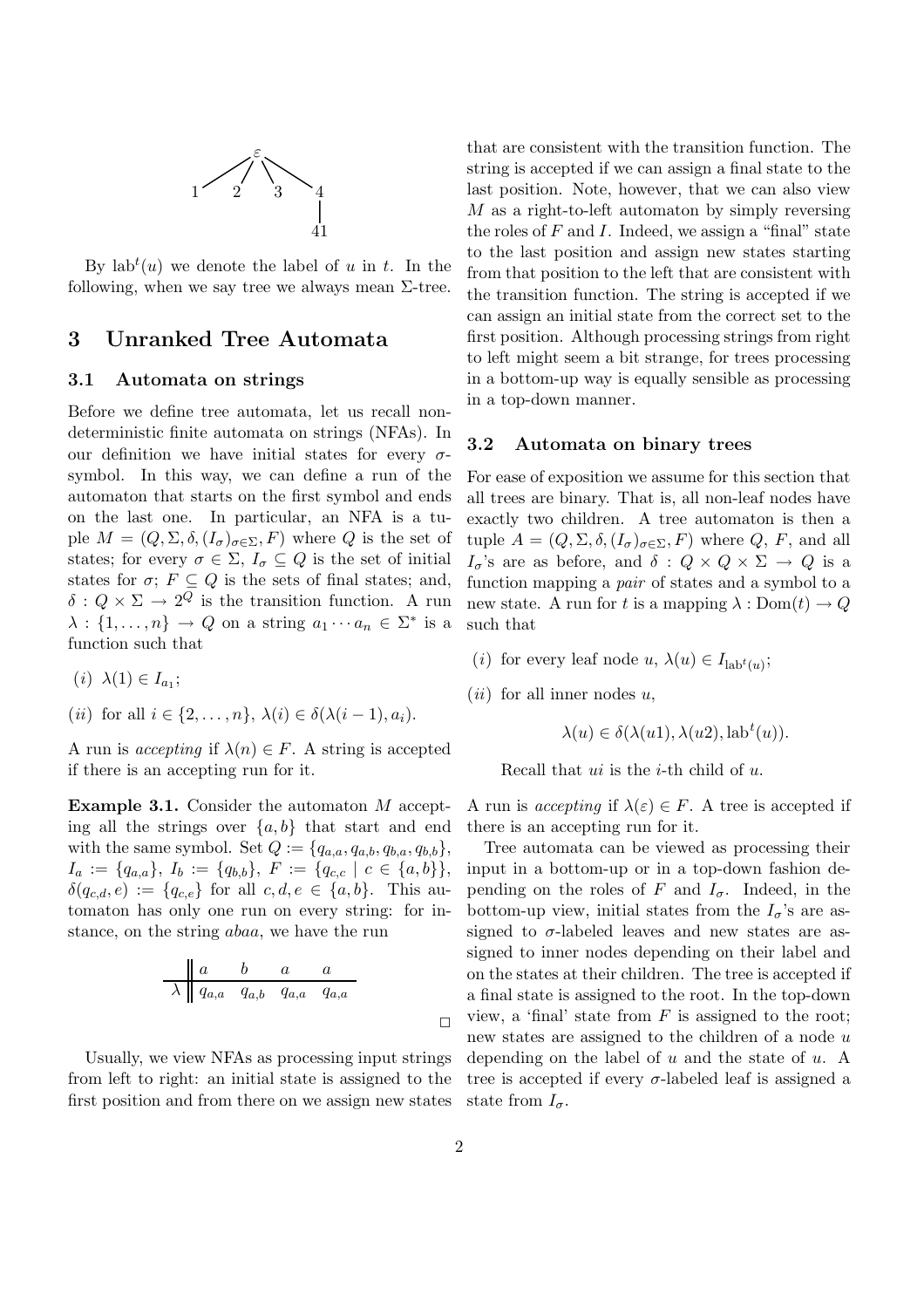

Figure 1: A sample XML document, its tree representation, and its structural representation.

**Example 3.2.** Consider the alphabet  $\Sigma = {\wedge, \vee, 0, 1}$ . Suppose for ease of exposition that {∧,∨, 0, 1}. Suppose for ease of exposition that trees are always as follows: 0 and 1 only appear at leaves, and ∧ and ∨ can appear everywhere except at leaves. These are all tree-shaped boolean circuits. We next define an automaton accepting exactly the circuits evaluating to 1. Define  $A = (Q, \Sigma, \delta, F)$  with  $Q = \{0, 1\}, I_0 = \{0\}, I_1 = \{1\}, F = \{1\}, \text{and}$ 

$$
\begin{array}{ll}\n\delta(0,0,\wedge) = 0 & \delta(0,1,\wedge) = 0; \\
\delta(1,0,\wedge) = 0 & \delta(1,1,\wedge) = 1; \\
\delta(0,0,\vee) = 0 & \delta(0,1,\vee) = 1; \\
\delta(1,0,\vee) = 1 & \delta(1,1,\vee) = 1.\n\end{array}
$$

Intuitively, A works as follows: A assigns  $0(1)$  to 0-labeled (1-labeled) leaves; further, A assigns a 1 to a ∧-labeled node iff both its children are 1; and, A assigns a 0 to a ∨-labeled node iff both its children are 0. Finally, A accepts when the root is labeled with 1. So, in this example, the bottom-up view is the most intuitive one. In Figure 2, we give an example of an accepting run on a tree.

In Example 3.4, we give an automaton evaluating an XPath expression for which the top-down view is more natural.  $\hfill \Box$ 

#### **3.3 Automata on unranked trees**

Extending the tree automata of the previous section to unranked trees implies that we should define the transition functions for any number of children:  $\delta: \bigcup_{n=0}^{\infty} Q^n \times \Sigma \to 2^Q$ . To achieve the latter,



Figure 2: A tree and an accepting run of the automaton of Example 3.2.

Brüggemann-Klein, Murata, and Wood [3], based on the work of Pair and Quere [30] and Takahashi [36], use regular string languages over Q to represent transitions. That is, the transition function  $\delta$  is a mapping  $\delta: Q \times \Sigma \to 2^{Q^*}$  such that  $\delta(q, a)$  is a regular string language over Q.

**Definition 3.3.** <sup>A</sup> nondeterministic tree automaton  $(NTA)$  is a tuple  $B = (Q, \Sigma, \delta, F)$ , where Q is a finite set of states,  $F \subseteq Q$  is the set of final states, and  $\delta$  is a function  $Q \times \Sigma \to 2^{Q^*}$  such that  $\delta(q, a)$  is a regular string language over  $Q^*$  for every  $a \in \Sigma$  and  $q \in Q$ .

A run of B on a tree t is a labeling  $\lambda : Dom(t) \to Q$ such that for every  $v \in Dom(t)$  with n children,

$$
\lambda(v1)\cdots\lambda(vn)\in\delta(\lambda(v),\text{lab}^t(v)).
$$

Note that when  $v$  has no children, then the criterion reduces to  $\varepsilon \in \delta(\lambda(v), \text{lab}^t(v))$ . So, we do not need an explicit definition of the  $I_{\sigma}$ 's anymore. A run is accepting iff the root is labeled with a final state, that is,  $\lambda(\varepsilon) \in F$ . A tree is accepted if there is an accepting run for it. The set of all accepted trees is denoted by  $L(B)$ .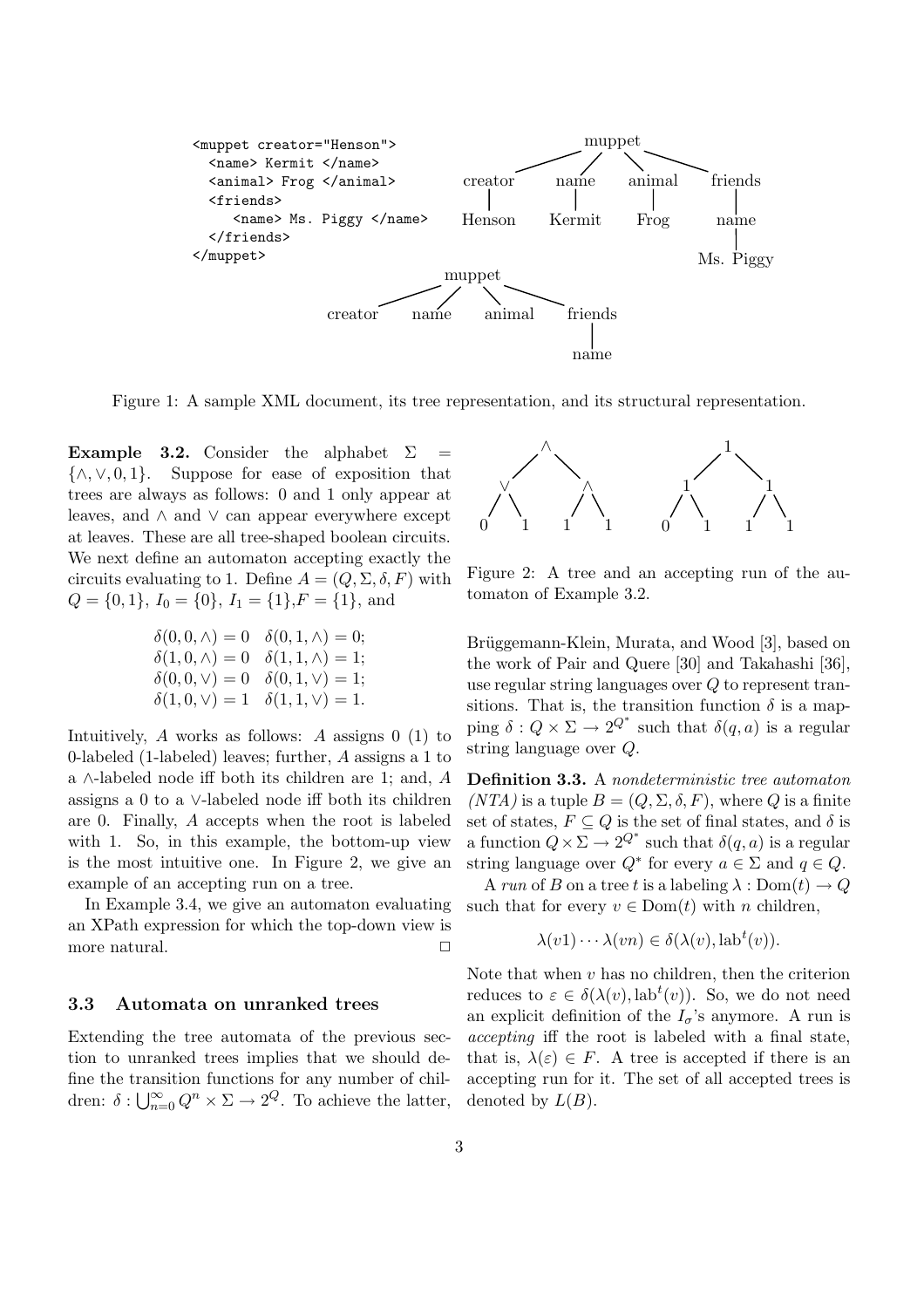We illustrate the above definition with two examples. In the first example we represent the transition functions by regular expressions. In the second example we use logical formulas.

**Example 3.4.** (1) We continue Example 3.2. Inner nodes can now have an arbitrary number of children. Again, we define an automaton accepting exactly the circuits evaluating to 1. Define  $B = (Q, \Sigma, \delta, F)$  with  $Q = \{0, 1\}, F = \{1\}, \text{and}$ 

$$
\delta(0,0) := \delta(1,1) := \{\varepsilon\};
$$
  
\n
$$
\delta(0,1) := \delta(1,0) := \emptyset;
$$
  
\n
$$
\delta(0,\wedge) := (0+1)^*0(0+1)^*;
$$
  
\n
$$
\delta(1,\wedge) := 1^*;
$$
  
\n
$$
\delta(0,\vee) := 0^*;
$$
  
\n
$$
\delta(1,\vee) := (0+1)^*1(0+1)^*.
$$

Intuitively,  $B$  works as follows:  $B$  assigns 0 (1) to 0-labeled (1-labeled) leaves; B assigns a 1 to a  $\wedge$ labeled node iff all its children are 1; B assigns a 0 to a ∨-labeled node iff all its children are 0. Finally, B accepts when the root is labeled with 1. In Figure 3, we give an example of a tree and an accepting run.

(2) Let p be the XPath expression  $\sqrt{a}/b$ [/b]/ $\sqrt{a}$ . We construct an automaton accepting precisely the trees matching p. The set of states Q consists of all the subpatterns of p and  $F = \frac{\{\mathsf{a}} / \mathsf{b} \mathsf{b}}{\mathsf{b}} / \mathsf{a}$ . The transition function is defined in Figure 4. We use logical formulas to denote regular languages. For all states  $q_1, \ldots, q_n \in Q$  the formula  $\bigwedge_{i=1}^n q_i$  denotes the set of strings containing all the states  $q_i$  (and possibly some others). If  $\varphi_1$  and  $\varphi_2$  are formulas, then  $\varphi_1 \vee \varphi_2$  denotes the union of the set of strings defined by  $\varphi_1$  and  $\varphi_2$ ; true denotes the set of all strings over Q. Clearly, these formulas can only define regular languages. Transitions that are not mentioned are empty.

The most intuitive way to interpret the automaton is to read the rules in a top-down way. The automaton starts at the root in state /a//b[/b]//a. A run started as such can only be valid if the root is labeled with  $a$  and one of the children matches  $//b$ [/b]//a. Further, a b-labeled node can only be in state  $//b]/b]/a$  if (1) it has a child that matches  $//b]/b]/a$ ; (2) there are two children matching /b and //a, respectively; or, (3) there is one child matching  $/b//a$ . An a-labeled node can only be in state //b[/b]//a if one of its children match the pattern //b[/b]//a. The remaining rules are selfexplanatory. We give an example in Figure 5.  $\Box$ 

#### **3.4 Relationship with ranked automata**

Unranked trees can be encoded into binary ones in several ways. In Figure 6 we illustrate one such possibility. Intuitively, the first child of a node remains the first child of that node in the encoding. But it is explicitly encoded as a left child. The other children are right descendants of the first child in the encoding. Whenever there is a right child but no left child,  $a \#$  is inserted. Also, when there is only a left child,  $a \#$  is inserted for the right child.

By using the encodings enc and dec of Figure 6 one obtains the following proposition.

#### **Proposition 3.5.** [34]

- For every unranked NTA B there is a tree automaton A over binary trees such that  $L(A) =$  $\{enc(t) | t \in L(B)\}.$
- For every tree automaton A over binary trees there is an unranked NTA B such that  $L(B) =$  $\{dec(t) | t \in L(A)\}.$

Although Proposition 3.5 provides a tool for transferring results from ranked to unranked trees, it does not deal with issues which are specific for unranked tree automata. The complexity of decision problems for NTAs, for instance, depends on the formalism used to represent the regular string languages  $\delta(q, a)$ in the transition function. As there are many ways to represent regular string languages (logical formulas, automata with various forms of control, grammars, regular expressions,. . . ), Proposition 3.5 does not offer immediate help. Let  $NTA(\mathcal{M})$  denotes the set of NTAs where the regular languages  $\delta(q, a)$  are represented by elements in the class  $\mathcal M$  (for instance, the class of NFAs).

A closer inspection of enc and dec reveals that the translation between binary and unranked tree automata is polynomial for NTA(NFA)'s. For this reason, the latter class can be seen as the default for unranked tree automata. Also the complexity of the membership problem for this class is tractable.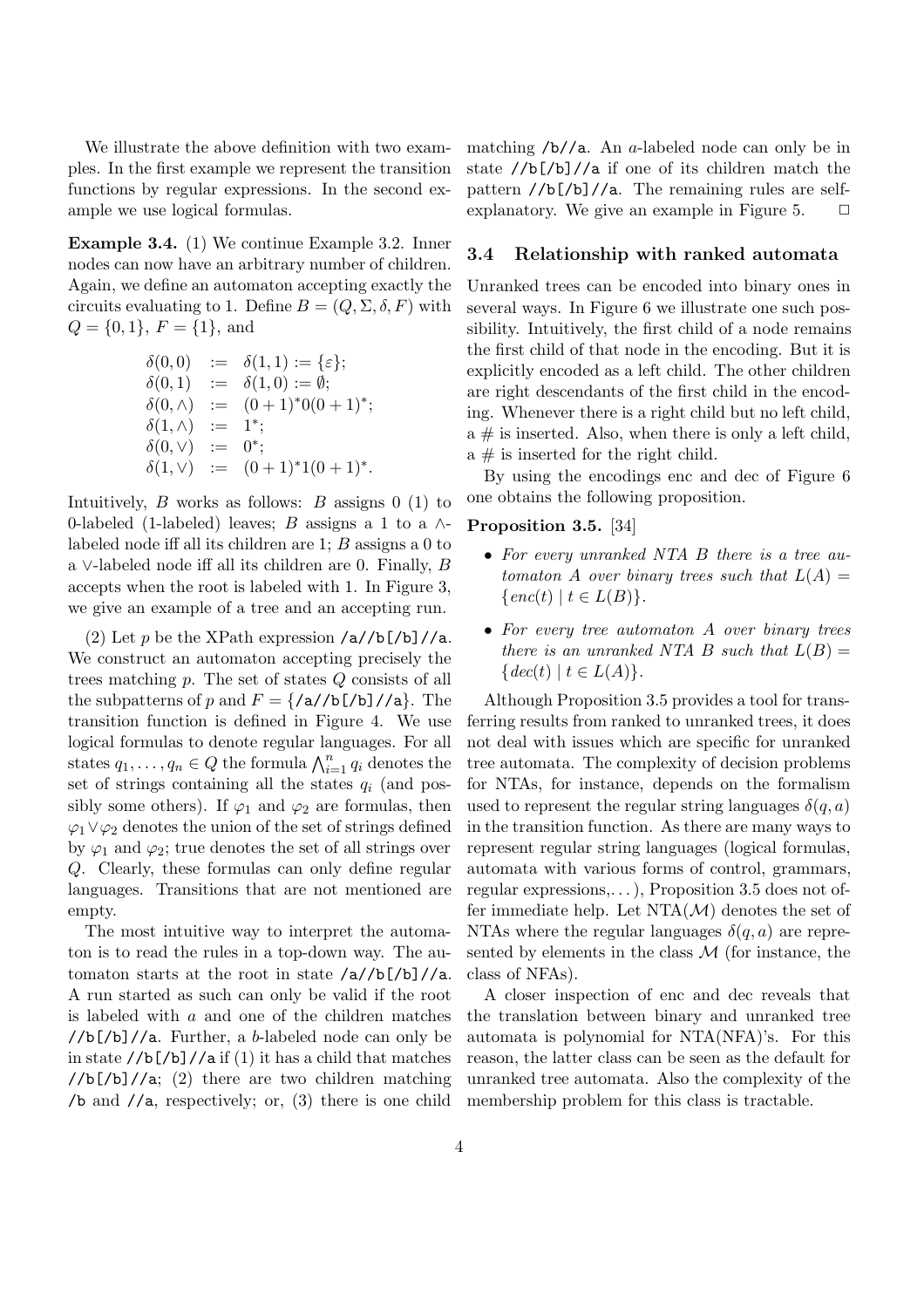

Figure 3: A tree and an accepting run of the automaton of Example 3.4(1).

| $\delta$ (/a//b[/b]//a,a) | $:=$ //b[/b]//a                                    |
|---------------------------|----------------------------------------------------|
| $\delta$ (//b[/b]//a,b)   | := //b[/b]//a $\lor$ (/b $\land$ //a) $\lor$ /b//a |
| $\delta$ (//b[/b]//a,a)   | $:=$ //b[/b]//a                                    |
| $\delta$ (/b//a,b)        | $:=$ //a                                           |
| $\delta$ (//a,a)          | $:=$ true                                          |
| $\delta$ (//a, b)         | $:=$ //a                                           |
| $\delta$ (/b, b)          | $:=$ true                                          |

Figure 4: The automaton of Example 3.4(2) accepting /a//b[//a]//a.



Figure 5: A tree and an accepting run of the automaton of Example 3.4(2).



Figure 6: An unranked tree and its binary encoding.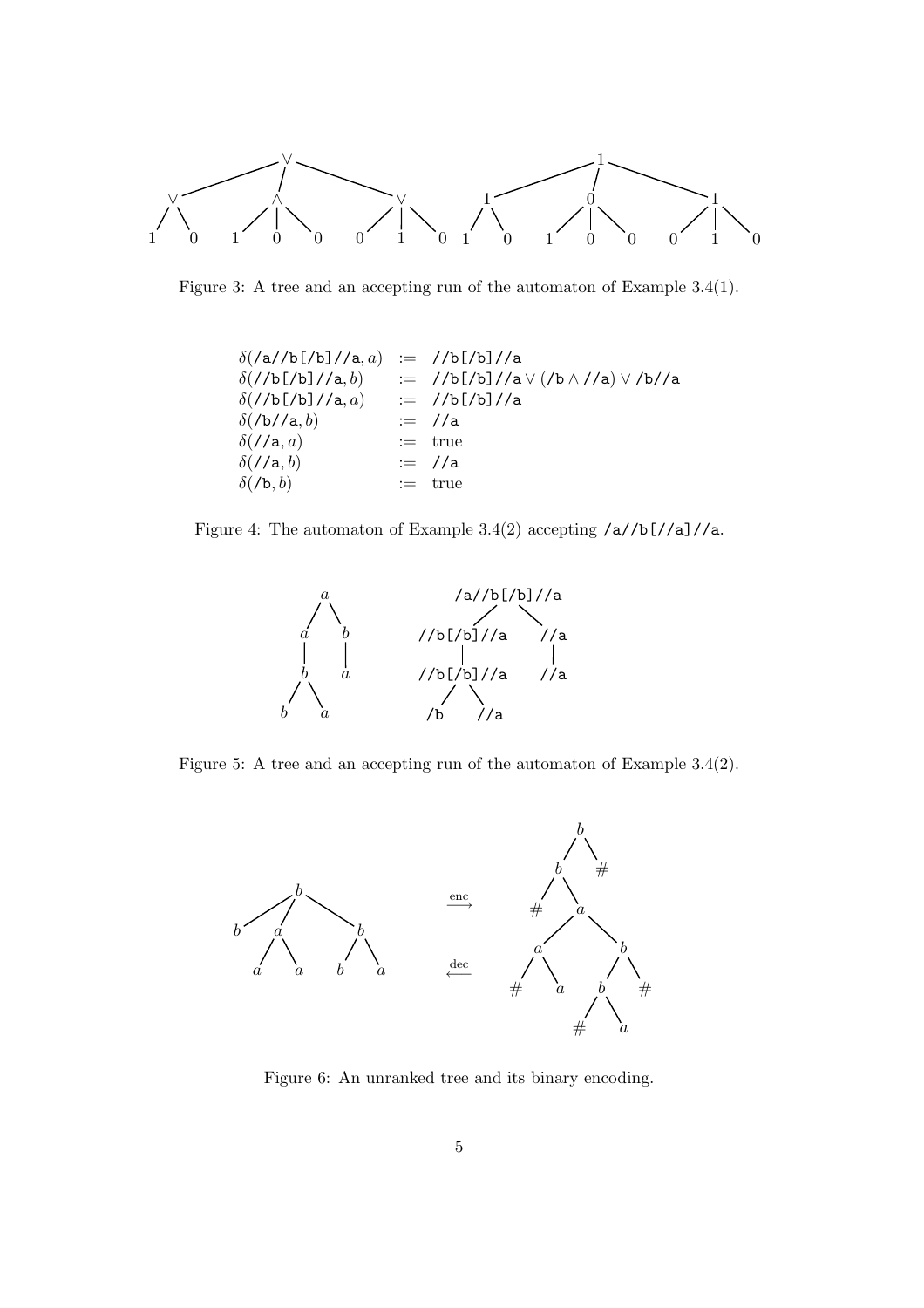**Proposition 3.6.** Let  $t \in \mathcal{T}_{\Sigma}$  and  $B \in NTA(NFA)$ . Testing whether  $t \in L(B)$  can be done in time  $\mathcal{O}(|t| |B|^2)$ .

However, when using tree automata to obtain upper bounds on the complexity of problems related to XML, one sometimes needs to turn to more expressive formalisms. In [15], an upper bound on the complexity of the typechecking problem for structural recursion is obtained by a reduction to the emptiness problem of NTA(2AFA)'s. Here, 2AFA are two-way alternating string automata.

#### **3.5 Schemas**

Like extended context-free grammars form abstractions of DTDs, unranked tree automata are an abstraction of the various XML schema proposals.

**Definition 3.7.** A DTD is a tuple  $(d, s_d)$  where d is a function that maps  $\Sigma$ -symbols to regular expressions over  $\Sigma$  and  $s_d \in \Sigma$  is the start symbol.

**Example 3.8.** As an example consider the following DTD (taken from [35]) describing a catalog of products

d(*catalog*) := *product*<sup>∗</sup>  $d(product) := name? \cdot (mfr-price + sale-price) \cdot$ *color*∗

Here, w? denotes  $w + \varepsilon$ .

The equivalent unranked tree automaton is defined next:  $B = (Q, \Sigma, \delta, F)$  with  $Q :=$ {*catalog*, *product*, *name*, *mfr-price*,*sale-price*, *color*},  $F := \{catalog\}$ , for all  $a \in \{name, mfr\}$ *sale-price*, *color*},  $\delta(a, a) = \{\varepsilon\}$ , and

δ(*catalog*, *catalog*) := *product*<sup>∗</sup>  $\delta$ (*product*, *product*) := *name*?  $\cdot$  (*mfr-price* + *sale-price*) · *color*∗

The  $\delta(q, a)$  that are not mentioned are empty.  $\Box$ 

It is not so hard to see that for every DTD there is an equivalent unranked tree automaton. Moreover, the unranked tree automata are equivalent to the specialized DTDs of Papakonstantinou and Vianu[31] and the XDuce types of Hosoya and Pierce [10]. Lee, Mani, and Murata provide provide a comparison of XML schema languages based on formal language theory [13].

### **4 Related work**

We briefly discuss a number of applications of unranked tree automata or related formalisms. We refer the interested reader to [26] for a more detailed overview of pattern languages based on tree automata.

Several researchers defined pattern languages for unranked trees that can be implemented by unranked tree automata: Neumann and Seidl develop a  $\mu$ -calculus for expressing structural and contextual conditions on forests  $[21]$ .<sup>1</sup> They show that their formalism can be implemented by push-down forest automata. The latter are special cases of unranked tree automata. Murata defines an extension of path expressions based on regular expressions over unranked trees [20]. Brüggemann-Klein and Wood consider caterpillar expressions [4]. These are regular expressions that in addition to labels can specify movement through the tree. Neven and Schwentick define a guarded fragment ETL of monadic second-order logic (MSO) whose combined complexity is much more tractable than that of general MSO [32, 24]. Expressiveness and complexity results on ETL are partly obtained via techniques based on unranked tree automata.

Neven and Schwentick define query automata [27]. These are two-way deterministic unranked tree automata that can select nodes in the tree. Query automata correspond exactly to the unary queries definable in monadic second-order logic. By a result of Gottlob and Koch they also correspond to the unary queries definable in monadic datalog [9].

In [22], an extension of the Boolean attribute grammars considered in [29] to unranked trees is defined. These also express precisely the unary queries in MSO. A translation of the region algebra, considered by Consens and Milo [5], into these attribute grammars drastically improves the complexity of the optimization problems of the former.

<sup>&</sup>lt;sup>1</sup>A forest is a concatenation of unranked trees.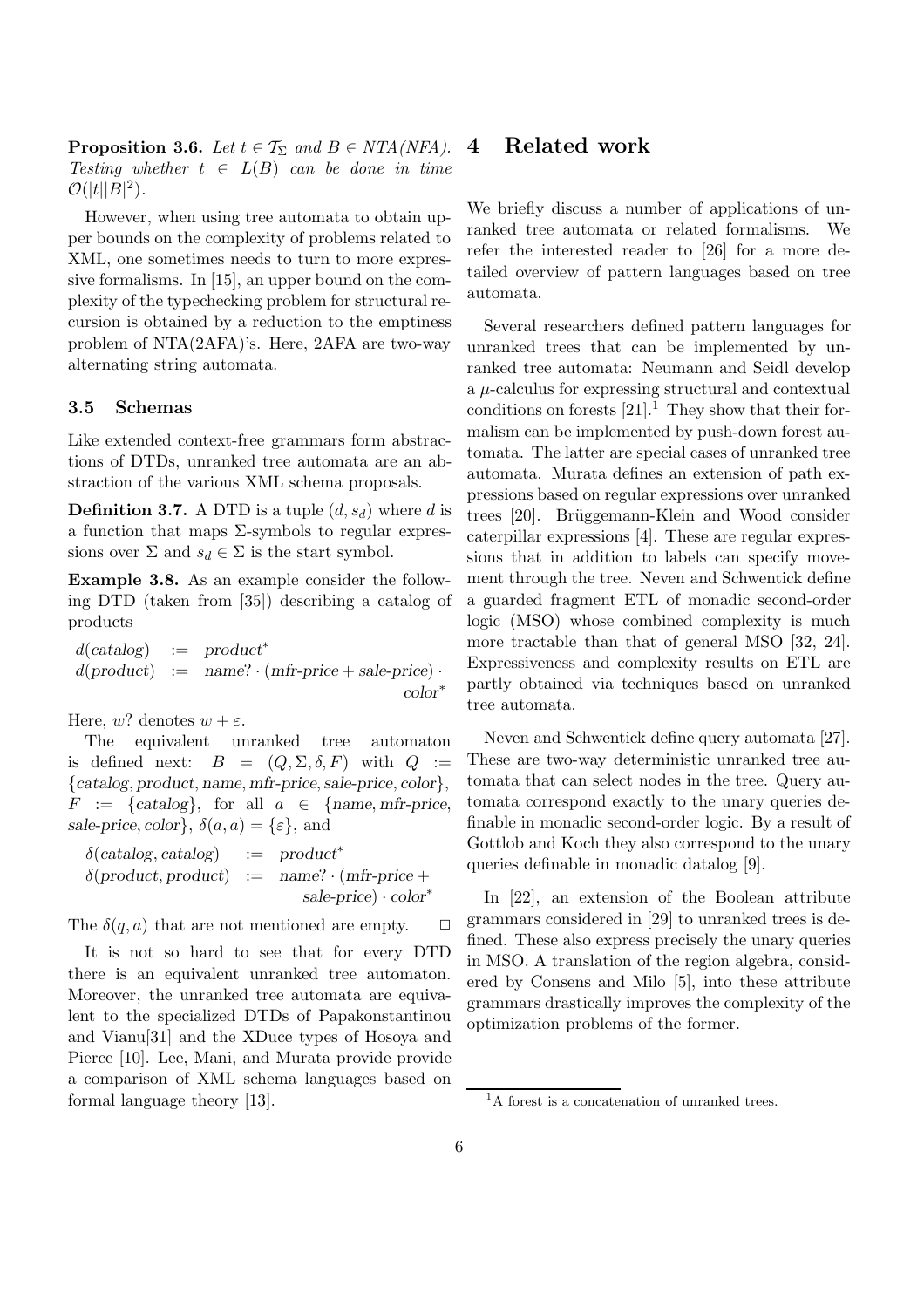# **5 Discussion**

We recalled the definition of unranked tree automata and provided some examples of applications in the context of XML. In addition to tree automata, some other formalisms regained attention in the area of databases:

- **Tree-walking.** The tree-walking paradigm dates back from the early research on compilers and attribute grammars [1, 6]. Tree-walking automata are still considered in formal language theory as the connection with tree automata is still unknown [7, 8, 25]. In the context of XML, the tree-walking paradigm attracted attention as an abstraction of XML query languages  $[2, 17, 23]$  and streaming  $[33]$ .
- **Infinite alphabets.** The framework considered in this paper is limited in two ways. It assumes that the element names of XML documents are from a finite and known set and it ignores the data values in the leaf nodes and attributes of XML documents. For this reason, the work of Kaminski and Francez [11] on automata on infinite alphabets has been reexamined from an XML perspective [28, 23].

We mention that Miklau and Suciu obtained a translation of XPath expressions to ranked tree automata through an involved simulation [16]. The translation shows how the different XPath language constructs parameterize the complexity of the XPath containment problem. Although a direct translation of that XPath fragment to unranked automata is immediate, it is not clear at the moment whether there is an easy translation to unranked tree automata which gives the same parameterized results for containment. The main problem is the filter predicate as each predicate introduces a conjunction.

# **Acknowledgment**

The author thanks Dan Suciu, Leonid Libkin, Jan Van den Bussche, Wim Martens, and Stijn Vansummeren for comments on an earlier version of this paper.

# **References**

- [1] A. V. Aho and J. D. Ullman. Translations on a contextfree grammar. Inform. and Control, 19:439–475, 1971.
- [2] G. J. Bex, S. Maneth, and F. Neven. A formal model for an expressive fragment of XSLT. Information Systems, 27(1):21–39, 2002.
- [3] A. Brüggemann-Klein, M. Murata, and D. Wood. Regular tree and regular hedge languages over unranked alphabets: Version 1, april 3, 2001. Technical Report HKUST-TCSC-2001-0, The Hongkong University of Science and Technology, 2001.
- [4] A. Brüggemann-Klein and D. Wood. Caterpillars: A context specification technique. Markup Languages, 2(1):81– 106, 2000.
- [5] M. Consens and T. Milo. Algebras for querying text regions: Expressive power and optimization. Journal of Computer and System Sciences, 3:272–288, 1998.
- [6] P. Deransart, M. Jourdan, and B. Lorho. Attribute Grammars: Definition, Systems and Bibliography, volume 323 of Lecture Notes in Computer Science. Springer, 1988.
- [7] J. Engelfriet and H. J. Hoogeboom. Tree-walking pebble automata. In J. Karhumki, H. Maurer, G. Paun, and G.Rozenberg, editors, Jewels are forever, contributions to Theoretical Computer Science in honor of Arto Salomaa, pages 72–83. Springer-Verlag, 1999.
- [8] J. Engelfriet, H.J. Hoogeboom, and J.-P. van Best. Trips on trees. Acta Cybernetica, 14:51–64, 1999.
- [9] G. Gottlob and C. Koch. Monadic datalog and the expresive power of languages for web information extraction. In Proc. 21th Symposium on Principles of Database Systems (PODS 2002), pages 17–28. ACM Press, 2002.
- [10] H. Hosoya and B. C. Pierce. Regular expression pattern matching for XML. In Proceedings of 28th Symposium on Principles of Programming Languages (POPL 2001), pages 67–80. ACM Press, 2001.
- [11] M. Kaminski and N. Francez. Finite-memory automata. Theoretical Computer Science, 134(2):329–363, 1994.
- [12] N. Klarlund, A. Moller, and M. I. Schwartzbach. The DSD schema language. In Proceedings of the 3th ACM SIGSOFT Workshop on Formal Methods in Software Practice (FMSP 2000), 2000.
- [13] D. Lee, M. Mani, and M. Murata. Reasoning about XML schema languages using formal language theor. Technical report, IBM Almaden Research Center, 2000.  $Log#$ 95071.
- [14] S. Maneth and F. Neven. Structured document transformations based on XSL. In R. Connor and A. Mendelzon, editors, Research Issues in Structured and Semistructured Database Programming (DBPL'99), volume 1949 of Lecture Notes in Computer Science, pages 79–96. Springer, 2000.